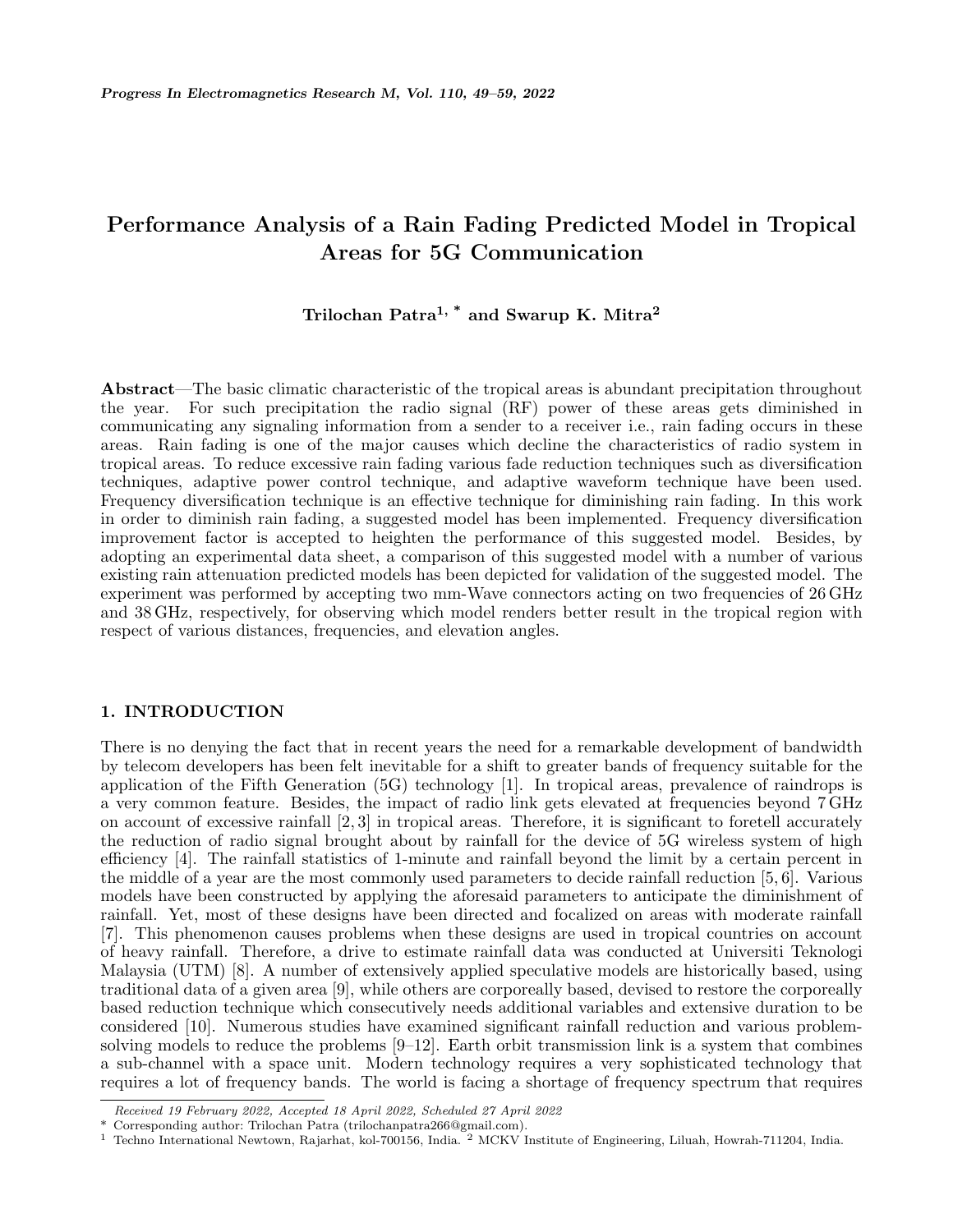high waves. In the case of Satellite transmission, the erection of a spot connection is not so comfortable particularly at the time of working accompanying the highest quality waves including rainfall reduction being notably affected by high waves. That kind of phenomenon brings about signal fading that influences the space station communication. For an estimate of accurate space station communication, variables required deserve an analysis for developing designs which assist the detection of the probable reduction. To quantify the decrease in signal power on account of rainfall, different designs have been improved with various variables including environmental situations, arrangement setting, as well as the unreliability of spatial potency by the developers. Hence, no complete forecast about extinction in earth orbit transmission link is available. To access the entire communication estimate, a reduction design seems inevitable for the climatic response which affects transmission with respect to wireless message at channel level. The use with respect to rainfall scale is in the design of an accurate satellite link budget. Radio distribution atmospheric signal includes the effects of gases involving wind as well as hygrometer like rainfall, mist, etc. Wireless messages meet signal natures like consumption and dispersion. Hence, excessive decrease is noteworthy in signal power when rainfall is above a certain margin for the line-of-sight links [13]. In extremely high frequencies, wireless signals (electromagnetic waves) get easily affected by atmospheric fading, and rainfall possesses a major outcome of signals [14]. This phenomenon reduces power of signal, disrupts atomization, and raises thermal process. The reduction of signal power bears more importance for Ku-band, i.e., over 12 GHz. Decrease in signal power because of snow fall is exceedingly low when being less than 60 GHz, and therefore, it is ignored [15]. Conception about rainfall reduction obeys a relation of rate of occurrence and length of wave. In other words, the rate of occurrence and length of wave bear a mutual relation. Now, a reduction grows as the length comes closer to the size of a normal raindrop of 1.5 millimeters, and a slight reduction occurs in S band and C band. Because of increase in frequency, the length of wave comes close to the dimensions of raindrops and enhances attenuation. Fading appears greater on the Ku band, and it also deserves importance with respect to K band. The rainfall design includes specific deficiencies explained by ITU Radiocommunication Sector [16] on the basis of rate of repetition and atomization applied to designs that the developers have suggested. Paying attention to the leading parameters in computing decrease in space station transmission should be emphasized. Measurements using selected models are performed in major cities of India.

A number of previous research works have been studied for ascertainment of the application of rain attenuation predicted model for 5G technology in the tropical zones. However, it is revealed that no such type of work executed in this paper is available at any previous research work.

The introduction part of this paper is illustrated in Section 1. Different existing predicted models are described in Section 2. Section 3 narrates the proposed model. Section 4 depicts experimental arrangement. Section 5 illustrates result analysis. Section 6 provides conclusion. References have been included after the completion of all sections.

## **2. DIFFERENT EXISTING PREDICTED MODELS**

Various methods as well as programs to reduce weight loss, particularly for the top waves have been improved by developers. A number of designs to mitigate rainfall have been expanded by many researchers and ITU Radiocommunication Sector design [17] for rainwater harvesting which has been extensively adopted. Various emerging models are compared to ITU-R design to be reliable especially wherein the measured details of information are not accessible [18]. Different designs are available to predict measurement of precipitation. The models are selected on the basis of their reliability, accuracy, and comprehensive testing previously performed.

#### **2.1. ITU Radiocommunication Sector Design**

ITU Radiocommunication Sector rainfall reduction design [17] appears as an extensively adopted design for measuring rainfall reduction in a space station transmission arrangement. Next, this process renders a measurement for extended data of rainfall reduction in a slanted area where frequencies range till 55 GHz. The required variables are: *R*0*.*01: rate of rainfall in the area of 0.01% of a moderate duration of one year (mm/h), *hse*: height over sea level (km), *hre*: rain height, *LSF* : sloping route range, *α*: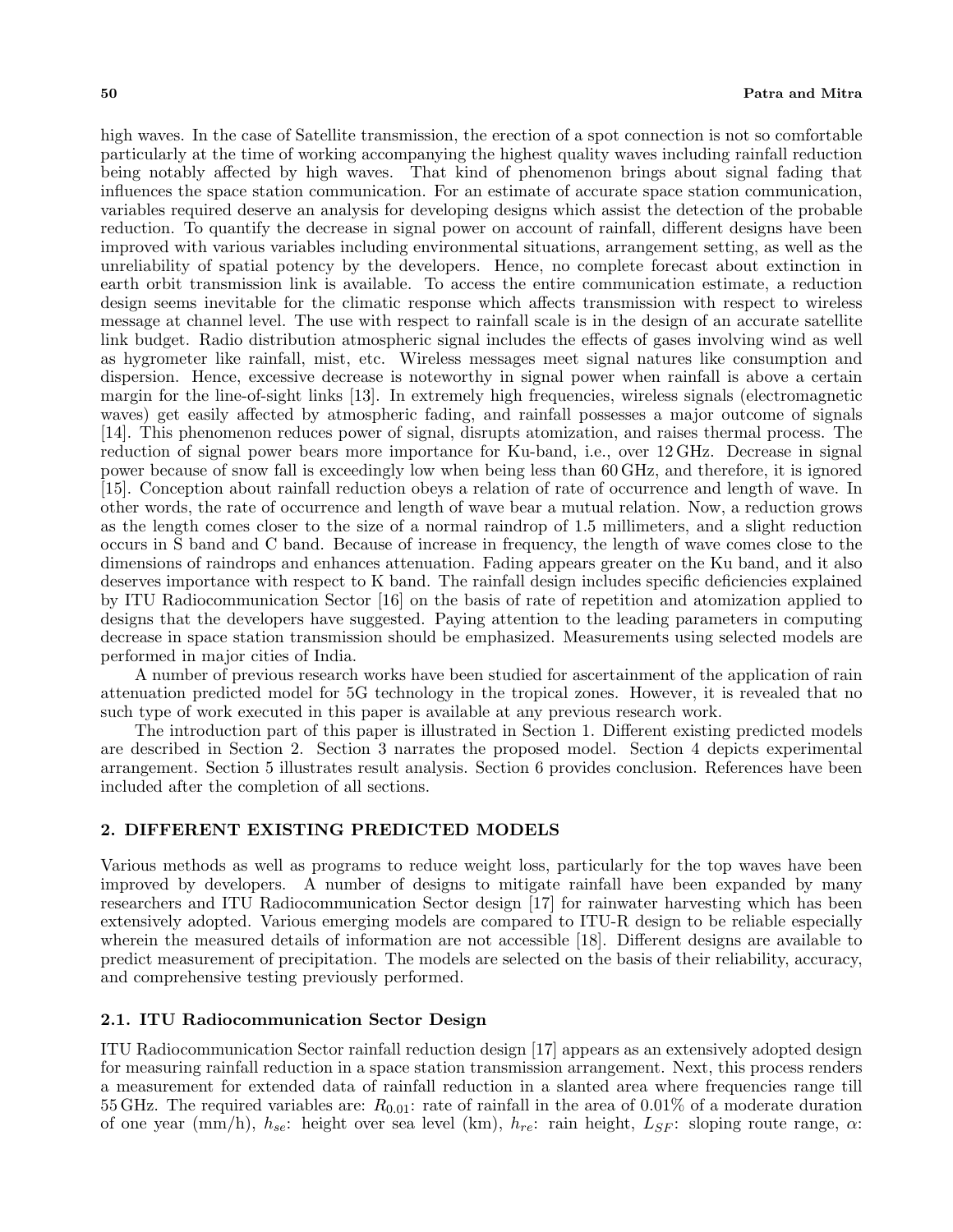

**Figure 1.** Simplified diagram of an Earth-Space Link.

elevating angle in degrees, Φ: angular distance with respect to a land location on its meridian north or south of the equator, *f*: frequentness in GHz, *Ra*: active earth diameter (8500 km). Figure 1 [17] displays the Earth zone system which provides the variables to be included in the process of predicting a reduction when *F* shows snowfall; *R* shows altitude of rain; *P* shows liquid form of rainfall; and *E* defines the Earth-spot length. Specified rain diminishment (dB/km) of 0.01% is shown below in Equation (1)

$$
\gamma_{SR} = k(R_{0.01})^{\alpha} \, \text{dB/km} \tag{1}
$$

Variables *k* as well as  $\alpha$  is available at ITU-R P.838-3 [17]. The decrease of an anticipated inclination method which has exceeded  $0.01\%$  of the annual estimate is available as per equation stated below in Eq. (2)

$$
A_{0.01} = \gamma_{SR} L_{EF} \, \text{dB} \tag{2}
$$

where *LEF* denotes the extent of the effective route. *LEF* can be computed and is expressed in terms of Equation (3) quoted below

$$
L_{EF} = \frac{1}{L_1 + L_{SF} \cos \alpha} \int_{-L_1}^{L_{SF} \cos \alpha} L_{SF}(x) dx = \frac{1}{1 + \frac{L_{SF \cos \alpha}}{L_1}} \cdot L_{SF}
$$
(3)

Limit reductions exceeded by other mid-year percentage (*P*) points, in range 0.001% to 5%, determined from a reduction to exceed 0.01% on average year are as follows

If 
$$
P \ge 1\%
$$
 or  $|\Phi| \ge 36^{\circ}$ :  $y = 0$ ,  $y$  signifies a parameter relying on link characteristics  
\nIf  $P < 1\%$  or  $|\Phi| < 36^{\circ}$ ,  $\alpha \ge 25^{\circ}$ :  $y = -0.005(|\Phi| - 36)$   
\nelse  $y = -0.005(|\Phi| - 36) + 1.8 - 4.25 \sin \alpha$   
\n
$$
A_P = A_{0.01} \left(\frac{P}{0.01}\right)^{-(0.655 + 0.033 \ln(P) - 0.045 \ln(A_{0.01}) - y(1 - P)\sin \alpha)}
$$
\n(4)

This process renders a measure of long-term enumeration of fading due to rainfall. When this process is compared to the estimated figures and forecasts, an acceptable approval should be given annual fluctuations in rainfall statistics. The ITU Radiocommunication Sector design is not suitable for raindrops features. ITU Radiocommunication Sector design only anticipates signal diminishment caused by rainfall. It is reported that the ITU-R measurement design requires better rainfall information rate exceeding 0.01% duration and therefore, that component produces the outcome like an overdose of ITU Radiocommunication Sector rainfall reduction model. ITU Radiocommunication Sector model has laid down a number of guidelines and statistics for mitigating rainfall with hydrometer accompanied by earth-zone wireless connections. Variables such as slope extent and rainfall extremity suggested by ITU-R are also internationally recognized as a reference to improve hydrometeor-based mitigation development design. Nevertheless, the execution of the ITU Radiocommunication Sector design is acceptable, but superior to the simple attenuation model [19].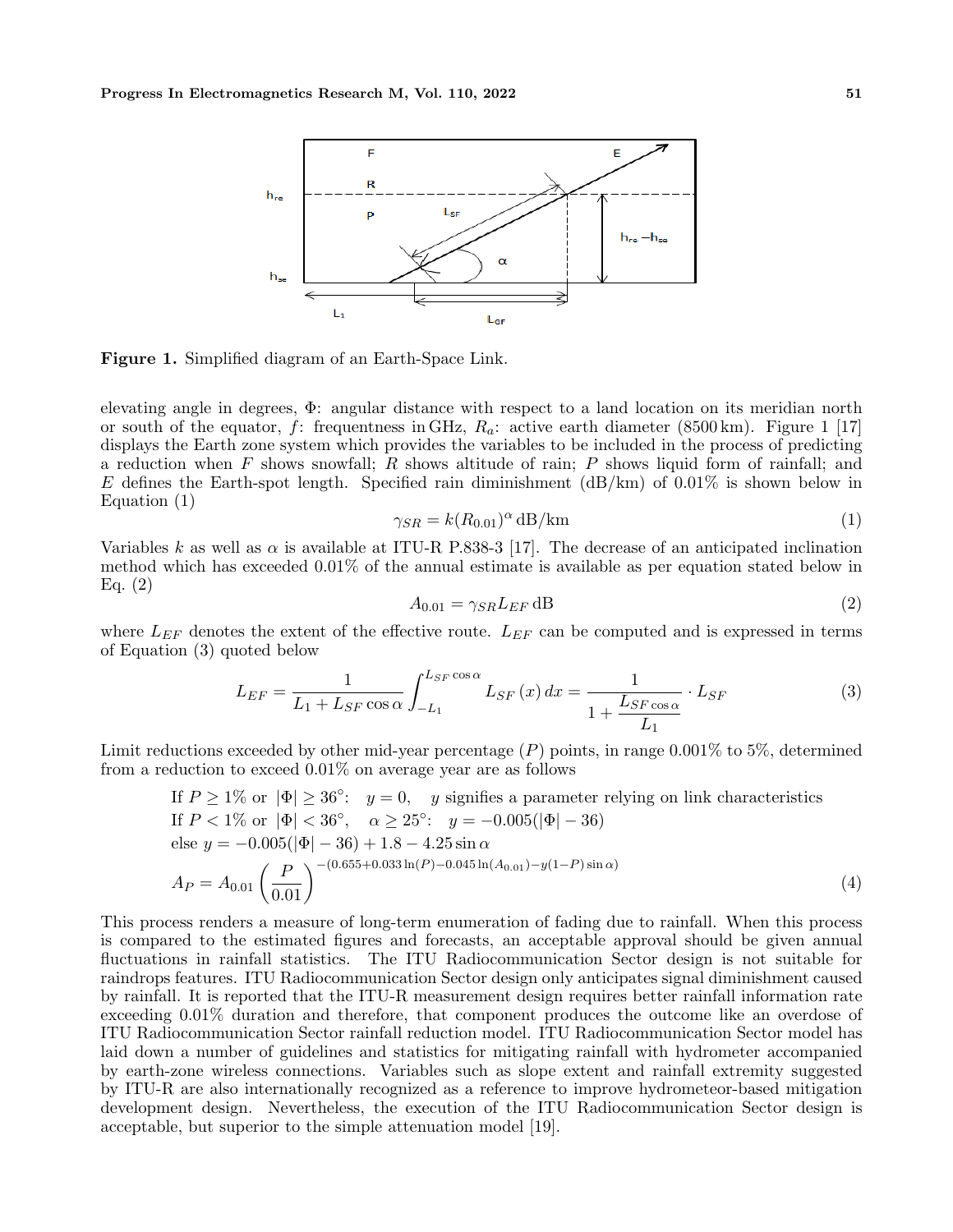## **2.2. Simple Attenuation Model (SAM)**

The design improved by Stutzman and Yon [19] was named as SAM design to reduce rainfall measurement performance on earth-zone link networks acting upon 10–35 GHz frequency band. It is a much skewed model which is widely accepted. It includes individual features of combining form and convective types of rain. In variable rainfall (at  $R > 10 \text{ mm/h}$ ), the inclined path is determined in the following form in Equation (5)

$$
A_S = \gamma_{SR} \frac{1 - \exp\left[-\gamma_{SR} a \ln\left(\frac{R_{\%P}}{10}\right)\right] L_{SF} \cos\alpha}{\gamma_{SR} a \ln\left(\frac{R_{\%P}}{10}\right) \cos\alpha}
$$
(5)

where  $L_{SF}$  (km) is the inclined path of rainfall;  $\alpha$  (degree) is the angle of elevation between horizontal and skewed approaches; Specific attenuation  $\gamma_{SR} = k(R_{0.01})^{\alpha} dB/km$ . Actual invariable  $a = 1/22$ . On the basis of estimated information, the mathematical expression of active rainfall is illustrated below

$$
H_{ER} = H_1; \quad R \le 10 \text{ millimeter/hour}
$$
  

$$
H_1 + \text{Log}\left(\frac{R}{10}\right); \quad R > 10 \text{ millimeter/hour}
$$
(6)

Plain computation of rainfall provides a decrease as an operation in respect of moderate rainfall. This rainfall data is applied to measure annual rainfall data. The developers of this design applied fundamental variables like a certain reduction in the angle of inclination with raindrops of less than 10 millimeters/hour. For a rainfall level of more than 10 millimeters/hour, the developers made a particular expression regarded as the experimental invariable. The SAM model does not work well in comparison with other models increasingly accurate. But since it needs only a little statistical information of rainfall forecast, computation is easily performed. The ITU-R design is accomplished successfully in poor latency while the performance of SAM models satisfies up to 30 mm/h of rainfall.

## 2.3. García-López's Design

García-López et al. [20] have established a plain technique of predicting precipitation that is considered as an acceptable characteristic and provides sufficient results. In the tropics, the assessments of the constants accepted as the overtime computation of reduction are given individually. The proposed rainwater harvesting method of García-López et al. can be found as,

$$
A_S = kR^{\alpha} L_{SF} / \left[ m + \left\{ \frac{L_{SF}(nR + pL_{SF} + q)}{r} \right\} \right]
$$
 (7)

wherein *R* implies the rainfall point (millimeter/hour); *k* and  $\alpha$  indicate the variables relying upon frequentness, atomization, and inclination of altitude (provided by ITU-R [17]); *m, n, p, q, r* constants are provided by García-López et al. An inclined route reaches the altitude of rain. In Equation (7) *m* = 0*.*7*, n* = 18*.*35*, p* = −16*.*51*,* and *q* = 500 (based on location). In hot weather, *m* = 0*.*72*, n* = 7*.*6*,*  $p = -4.75$ ,, and  $q = 2408$ . '*r*' is a scaling factor and chosen as 10<sup>4</sup>. According to García-López et al., the altitude of rain is given by,

$$
H_{RE} = 4; \t 0 < |\varphi| < 36^{\circ}
$$
  
4 - 0.075(|\varphi| - 36^{\circ}); \t |\varphi| \ge 36^{\circ} (8)

where  $|\varphi|$  signifies angular distance with respect to land location on its meridian north or south of the equator. Correctness with respect to Garcia's system for reducing rainfall is more perfect than rainfall reduction designs such as ITU Radiocommunication Sector as well as SAM. In accordance with Bhattacharya et al. [21], García-López method provides a sufficient measure of rainfall reduction in the northern region of India. Garcia et al. have developed the correctness of the suggested design, and its constants can be simply changed in any area if rainfall reduction data and simultaneous rainfall data are obtained.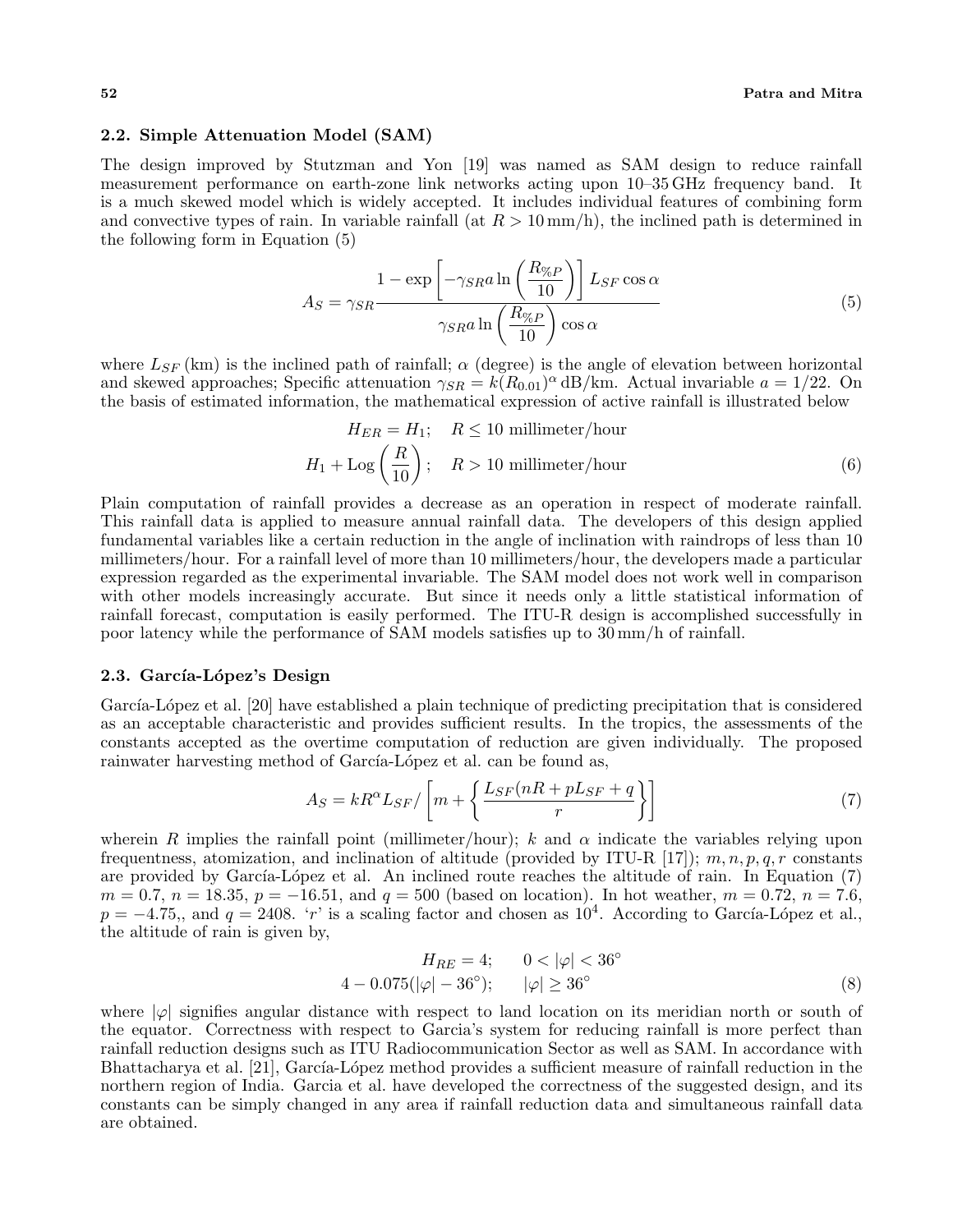#### **Progress In Electromagnetics Research M, Vol. 110, 2022 53**

## **2.4. Moupfouma Design**

In accordance with Moupfouma [22], the global microwave communication gets displayed for real extent of the transmission path " $L_A$ " corresponding to the space between the two lower channels. Determining the equal length of the "*Lq*" distribution method, correction item "*τ*" that makes a rain uniform in the whole distribution method should be defined as,

$$
L_q(R_{0.01}, L_A) = L_A \exp\left(\frac{-R_{0.01}}{1 + \xi(L_A) R_{0.01}}\right)
$$

where  $\xi(L_A) = -100$  for any  $L_A \le 7 \text{ km}$  and  $\xi(L_A) = \left[\frac{44.2}{L_A}\right]^{0.78}$  on account of  $L_A \le 7 \text{ km}$ .

Hence, an interpretation with respect to rainfall reduction has been changed to

$$
A_{0.01} = k(R_{0.01})^{\alpha} \cdot L_q(R_{0.01}, L_A)
$$
\n(9)

where  $R_{0.01}$  and  $A_{0.01}$  denote rate of rainfall and attenuation of path at 0.01% of time. The ultimate important disadvantage of this design is that it overrates the decline of the calculated method, particularly at high rainfall levels.

### **2.5. Da Silva Mello Design**

The extrapolation process described by Da Silva Mello et al. [23] and accepted by dint of recent ITU-R [24] transpires a large limit of the forecast method. This is because a similar decrease in rainfall would be anticipated for a pair of areas including various raindrops patterns only with the same merits of  $A_{0,01}$ . In order to rectify this incorrectness, this process of thorough raindrops dispersal was established being a part of the forecast rain fading accumulating dispensation (CD), which provides Equation (10) below

$$
A_{S\%P} = \gamma_{SR\%P} d_{ef} = k(R_{ef} (R_{\%P}, D))^{\alpha} \frac{D}{1 + \frac{D}{D_0(R_{\%P})}}
$$
(10)

wherein  $R_{ef}$  is the active rainfall value, the operation with respect to *D* as well as  $R_{\%P}$ . The interpretation of  $R_{ef}$  as well as variable  $D_0$  is provided in terms of Equations (11) and (12)

$$
R_{ef} = 1.763 R_{\%P}^{0.753+0.197/D} \tag{11}
$$

and 
$$
D_0 = 119 R_{\%P}^{-0.244}
$$
 (12)

*D* is the real route extent, and  $D_0$  is the component of rainfall.

The statistical constants reflected in Eq.  $(11)$  as well as Eq.  $(12)$  are detected through arbitrary retrogression, applying data obtained from ITU Radio Communication Sector data processing storage. It is observed that the law of force applied to  $D_0$  in Equation (12) renders satisfactory outcomes compared to exponent rule applied to the recent ITU-R design.

#### **2.6. Crane Global Attenuation Design**

The Crane Global Attenuation design was devised to be used on Earth. This model relies completely on geographical observance of rainfall and vertical variations in climatic thermal reading [25, 26]. Rainfall reflects uneven horizontally, and a numerical design for contributing a measure in respect of impact of uniformity upon a scale about degradation arises needfully [25, 27]. Crane executed the design with slight presentation in respect of route side view with descriptive operations. Sufficient outcomes of design ranged between  $0 \text{ km}$  and  $22.5 \text{ km}$ . While this range was divided into two portions. The 1st portion ranged between 0 and  $\delta(R)$  km, and the 2nd portion ranged between  $\delta(R)$  km and 22.5 km when two exponent operations were used [25, 27]. An example of reduced rainfall provided by Crane, 1996 is expressed in Equations (13) and (14) below:

$$
A_H(R,D) = \gamma_{SR}(R) \left( \frac{e^{m\delta(R)} - 1}{m} + \frac{e^{nD} - e^{m\delta(R)}}{n} e^{\alpha P} \right) \quad \delta(R) < R < 22.5 \tag{13}
$$

$$
A_H(R, D) = \gamma_{SR}(R) \left( \frac{e^{m\delta(R)} - 1}{m} \right) \quad 0 < D < \delta(R) \tag{14}
$$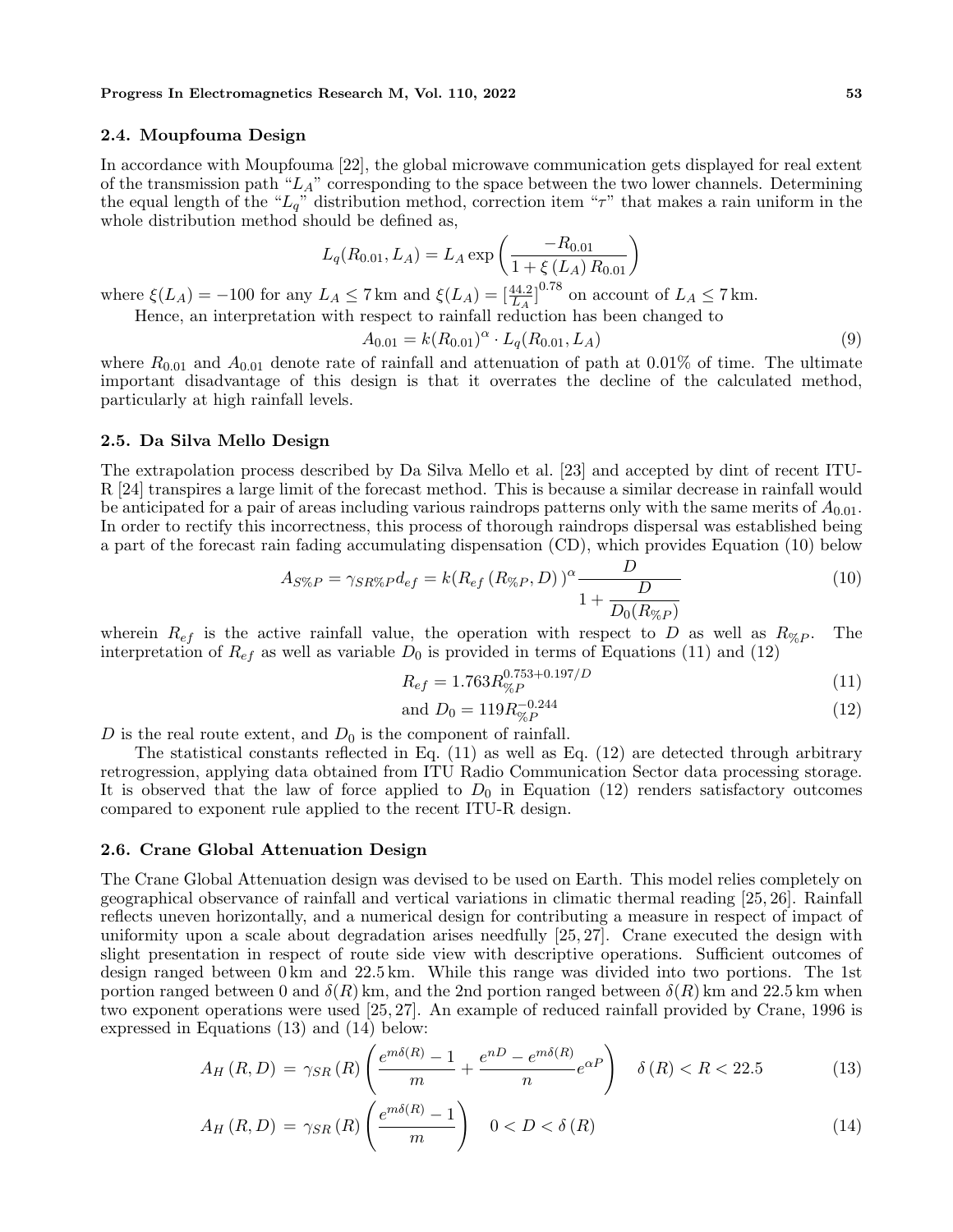wherein  $A_H(R, D)$  signifies the horizontal attenuation of path. *R* denotes the rain rate in mm/hr.  $\gamma_{SR}(R)$  indicates the specific rain fading.

Resting constants reflect real coefficients for piece-wise exponent design:

$$
P = 0.83 - 0.17 \ln(R), \quad b = 0.026 - 0.03 \ln(R),
$$
  
\n
$$
\delta(R) = 3.8 - 0.6 \ln(R), \quad v = P/\delta(R) + b, \quad m = \alpha v, \quad n = \alpha b.
$$

#### **3. PROPOSED MODEL**

According to [28], a rain attenuation predicted model has been developed for the tropical regions for 5G communication. The model proposed in this work is effective in reducing rainfall, high frequency and high blurring limits. It is also suitable for all natural conditions and areas with high rainfall. At high rainfall the potential for active gamma distribution [29] can be expressed by a decrease of  $0.01\%$ as follows

$$
\Gamma(10^{-4}) = \int_0^\infty g^{10^{-4} - 1} e^{-s} dg, \quad 10^{-4} > 0 \tag{15}
$$

where  $\Gamma(10^{-4})$  is the gamma function, and *g* is a function.

The gamma distribution is used to represent high rainfall levels because the percentage of rainfall is usually from 2% to 10%. The proposed model is designed for a frequency range of 3.6 to 71 GHz. The fade margins have been chosen from 12 dB to 16 dB to increase the reliability of the communication link. This model also provides better result than that of ITU-R model in respect of development factor of diversification [28]. Reliability of the proposed communication link model is also supported for the frequency range 5–40 GHz [30] and 50–90 GHz [31]. The proposed model is expressed by the equation in the following manner [28]

$$
I = a \exp(b f_d) \tag{16}
$$

where '*I*' implies the development factor of diversification. '*a*' and '*b*' indicate coefficients in respect of signal dispersion. '*a*' and '*b*' depend on fade margins. ' $f_d$ ' denotes the divergence of frequency. The values of coefficients '*a*' and '*b*' rely on the fade margin shown in Table 1 below.

| Fade limit (decibel/Kilometer) | Constant $a$ | Constant $b$ |
|--------------------------------|--------------|--------------|
| 19                             | 1.456        | $-0.006848$  |
| 13                             | 2.106        | $-0.01438$   |
| 14                             | 3.258        | $-0.02782$   |
| 15                             | 4.376        | $-0.0349$    |
| 16                             | 6.899        | $-0.05235$   |

**Table 1.** Constant values for predicted model.

Again, development component of diversification *I* can be expressed in the following manner

$$
I = \frac{p_{01}}{p_{02}} = \frac{1}{1+y^2} \left( 1 + \frac{100y^2}{p_{01}} \right) \approx 1 + \frac{100y^2}{p_{01}} \tag{17}
$$

where  $p_{01}$  and  $p_{02}$  signify the consecutive percent of only one location and variation period, and  $y^2$  is a parameter relying on the link features. Considering  $100y^2 = V$ , Equation (17) again can be expressed in the form of Equation (18) noted below

$$
I = 1 + V/p_{01} \tag{18}
$$

If  $V = a$ , from Equations (16) and (18) an equation is derived which is displayed in Equation (19) quoted below

$$
1 + a/p_{01} = a \exp(bf_d)
$$
  
Or,  $a/p_{01} = a \exp(bf_d) - 1$   
Or,  $1/p_{01} = a \exp(bf_d) - 1/a$  (19)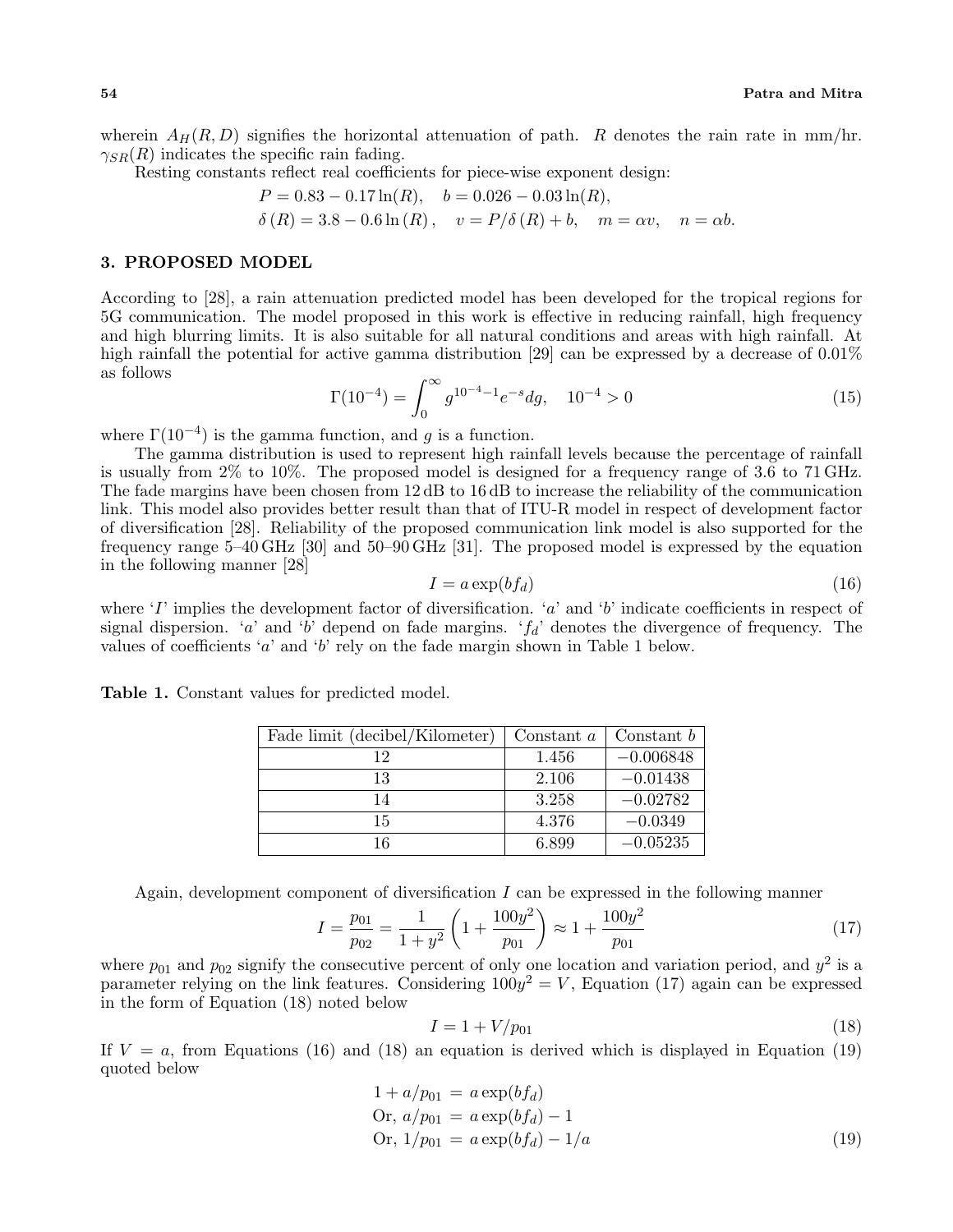#### **Progress In Electromagnetics Research M, Vol. 110, 2022 55**

So the predicted sloping route attenuation and sloping route range of the model predicted in this paper are depicted below

Slopingroute attenuation 
$$
A_s = \gamma_{SR} [a \exp(b f_d) - 1/a] L_{EF} dB
$$
 (20)

where  $\gamma_{SR}$  denotes the specified rain attenuation (dB/km), and  $L_{EF}$  signifies the extent of the effective route.

Sloping route range 
$$
L_{SF} = h_{re} - h_{se} / \sin \alpha
$$
 (21)

## **4. EXPERIMENTAL ARRANGEMENT**

Taking two mm-Wave connectors an experiment was conducted acting on two frequencies of 26 GHz and 38 GHz respectively at UTM Johor campus [5]. Placing the connectors in the middle portion of micro-wave laboratory roof, the experiment was tested. Besides, a transmitter-receiver was placed at a long-distance communication tower between two 301 meter aerials. Both aerials were enveloped in a radar dome to protect the effect on wet aerials. The output level of automatic gain controller (AGC) for radio frequency (RF) unit was associated with a PC utilizing a procurement process of information. In order to capture data the data logging is regulated by software which has been developed applying C language. Thereafter, the sample gap was put for one second. Then the information was entered to a data bank and was stocked in it. Data was collected for 24 months, and a satisfactory 99.95% data acquisition was obtained. The rain vessel gage of a cap width of 0.2 millimeter was placed on an identical ceiling. Rain gage added timestamp because of every cap for a 0.1 second fixed determination. The same way to calculate the average rainfall of 60-seconds [32] was utilized for carrying information during amalgamation period of 60 seconds. On account of 0.01% of span 60-seconds rainfall was visible with 116 millimeters/hour in measuring areas. The experimental setup is displayed in Figure 2 below.



**Figure 2.** Experimental set up for data collection of rainfall.

## **5. RESULT ANALYSIS**

It is displayed from Figures 3, 4, 5, 6, 7, and 8 below that the model suggested in this paper reflects better result than that rendered by the other existing models. From the experimental data 26 GHz and 38 GHz frequencies have been adopted to ascertain the result in respect of this suggested design. As any distance may be considered to verify outcome in regard to this suggested model, 1.5 km and 2 km path lengths have been chosen here. For these distances the desired outcomes have also been achieved, and it is displayed in Figures 5 and 6 below. The elevating angles of the proposed model have been considered 30*◦* and 45*◦* respectively and compared with various existing predicted rain attenuation models for the said angles to observe performance of the model suggested in this work.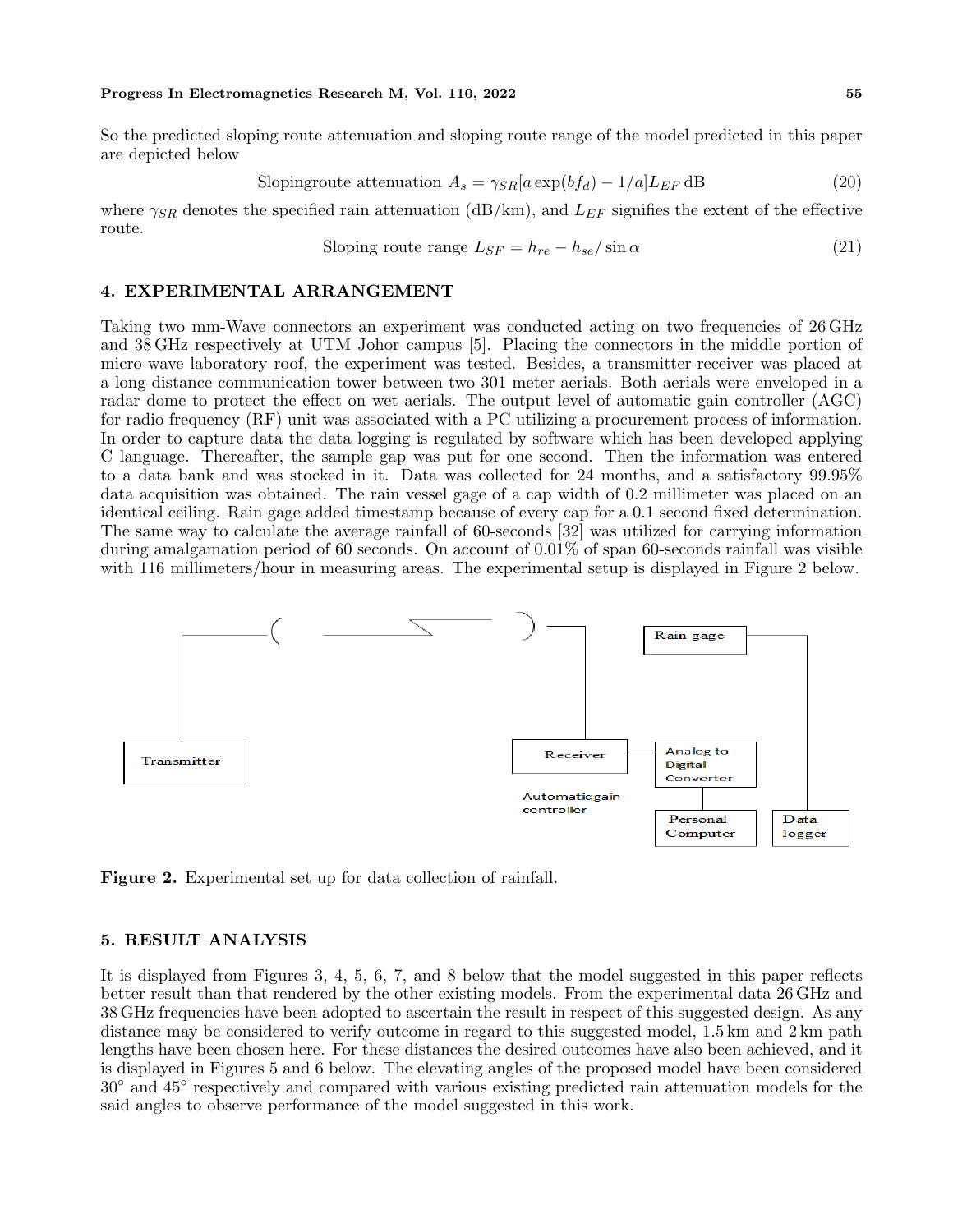

**Figure 3.** Comparison between suggested model and other existing models for 26 GHz.



**Figure 4.** Comparison between suggested model and other existing models for 38 GHz.



**Figure 5.** Comparison between suggested model and other existing models for distance 1.5 km.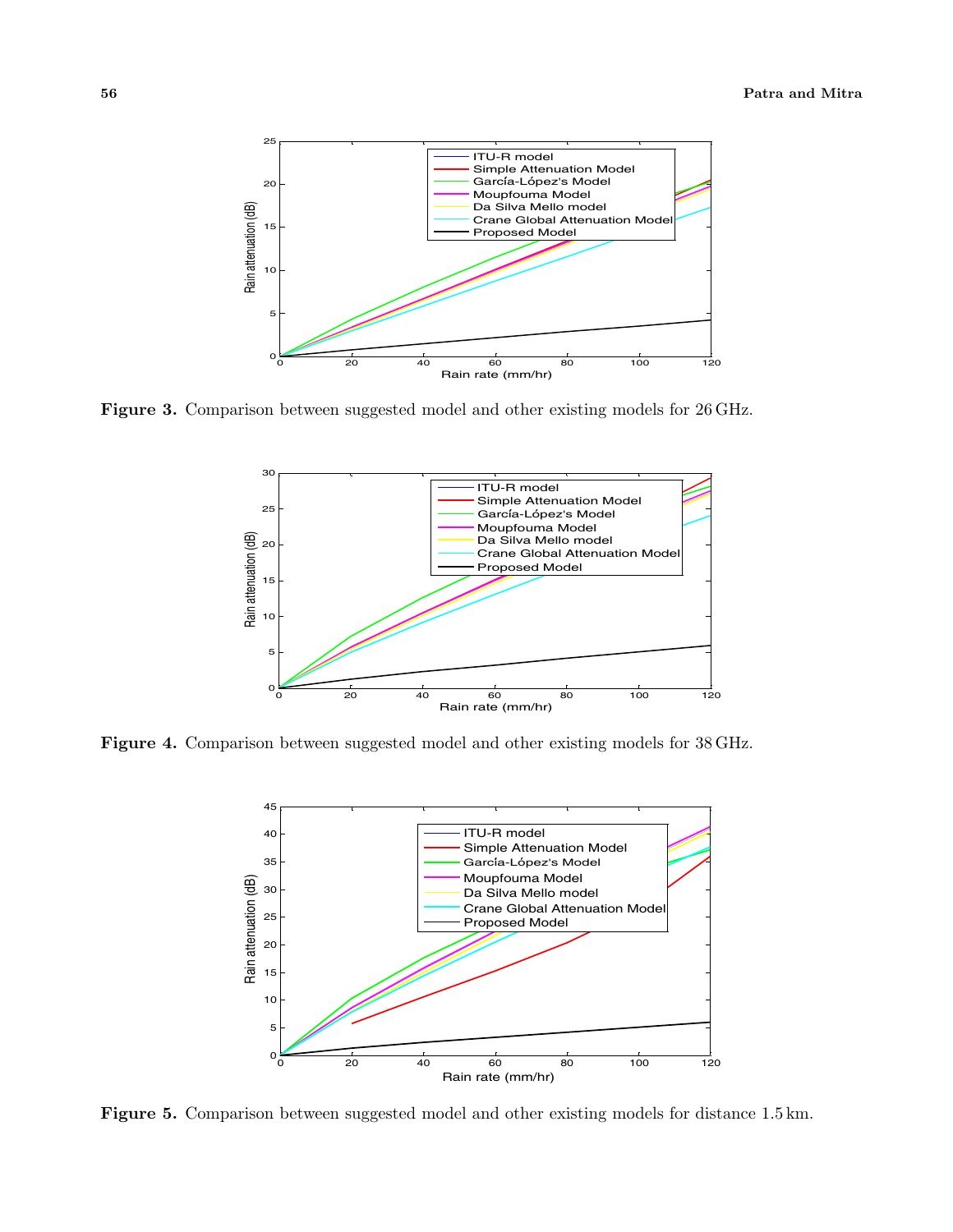

Figure 6. Comparison between suggested model and other existing models for distance 2 km.



Figure 7. Comparison between suggested model and other existing models for 30<sup>°</sup> elevation angle.



**Figure 8.** Comparison between suggested model and other existing models for 45*◦* elevation angle.

## **6. CONCLUSIONS**

In summary, in this paper it is shown that the suggested model of this work ranges between 3.6 and 71 GHz for 12 to 16 dB fade margins. Frequency variation improvement factor has been adopted to develop the sloping route attenuation and oblique route length of the suggested model. It is obvious from the graphs plotted in Figures 3 and 4 that the suggested model renders better result than that of other models for 26 GHz and 38 GHz which are accepted from the experimental data sheet. The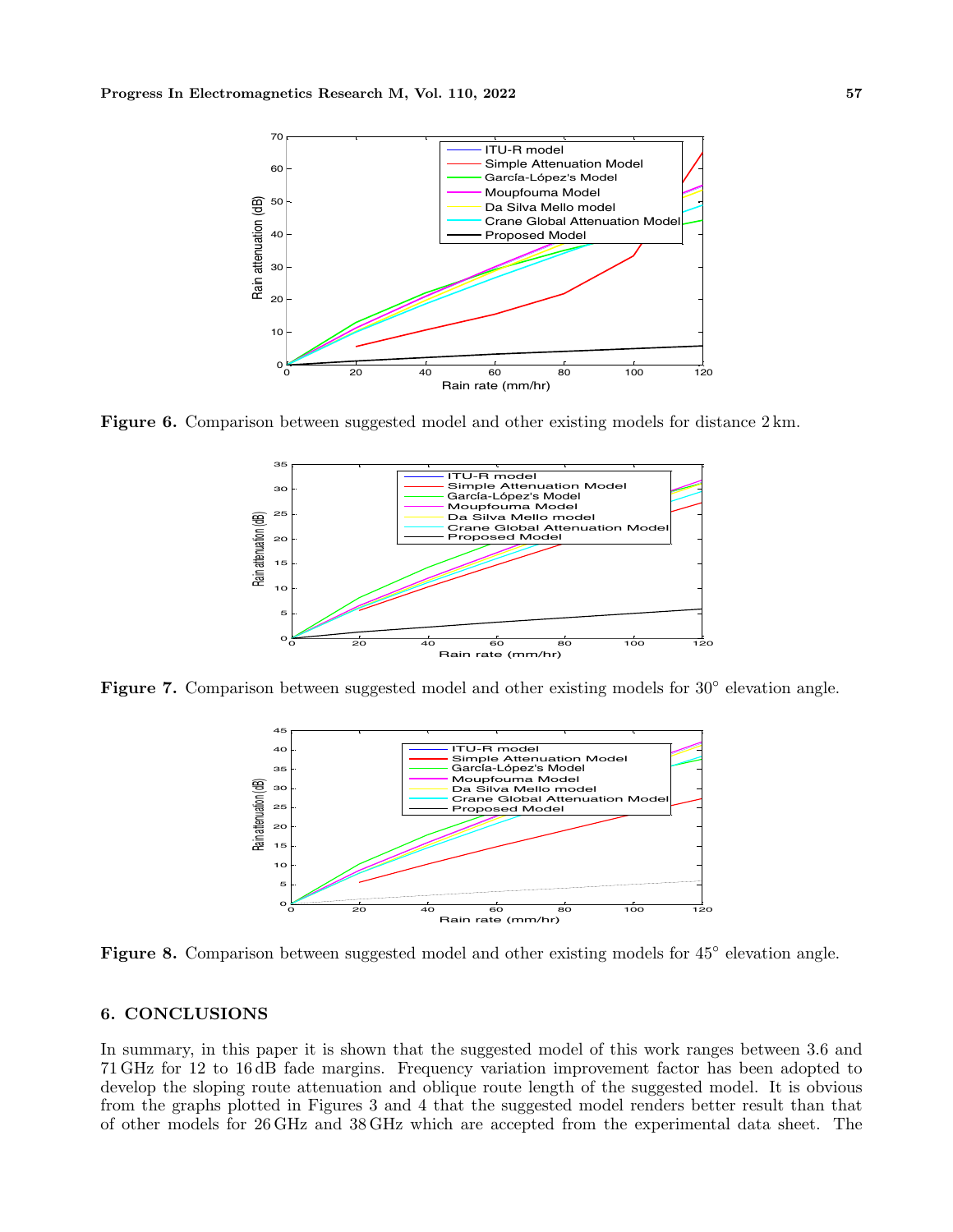graphical representations as displayed in Figures 5 and 6 clearly demonstrate that the proposed model produces satisfactory result in comparison with other models for 1.5 km and 2 km distances. Again from the graphs plotted in Figures 7 and 8 it is clear that the suggested model shows better result than that of other models for 30*◦* and 45*◦* elevating angles. Further, for the validation of the proposed model it is also added that the element of improving the frequency variance with respect to the base frequency is lower in the predictive model than in the ITU-R model, and this proposed model is supported for other frequency ranges, i.e., for 5–40 GHz and 50–90 GHz which has been discussed in the proposed model under Section 3. Hence, it is concluded that this suggested model in this paper can be considered as an effective model to heighten the 5G communications in tropical areas as this model diminishes rain attenuation in respect of frequencies, distances, and elevating angles.

## **REFERENCES**

- 1. Rappaport, T. S., S. Sun, R. Mayzus, H. Zhao, Y. Azar, K. Wang, et al., "Millimeter wave mobile communications for 5G cellular: It will work," *IEEE Access*, 35–49, 2013.
- 2. Lam, H. Y., J. Din, and S. L. Jong, "Statistical and physical descriptions of raindrop size distributions in equatorial Malaysia from disdrometer observations," *Adv. Meteorol.*, 1–14, 2015.
- 3. Moupfouma, F. and J. Tiffon, "Raindrop size distribution from microwave scattering measurements in equatorial and tropical climates," *Electron. Lett.*, Vol. 18, No. 23, 1012–1014, 1982.
- 4. Lam, H. Y., L. Luini, J. Din, M. J. Alhilali, S. L. Jong, F. Cuervo, et al., "Impact of rain attenuation on 5G millimeter wave communication systems in equatorial malaysia investigated through disdrometer data," *2017 11th European Conference on Antennas and Propagation (EUCAP)*, 1793– 1797, 2017.
- 5. Abdulrahman, A. Y., T. A. Rahman, I. M. Rafiqul, B. J. Olufeagba, T. A. Abdulrahman, J. Akanni, et al., "Investigation of the unified rain attenuation prediction method with data from tropical climates," *IEEE Antennas Wirel. Propag. Lett.*, Vol. 13, 1108–1111, January 2014.
- 6. Capsoni, C., L. Luini, A. Paraboni, C. Riva, and A. Martellucci, "A new prediction model of rain attenuation that separately accounts for stratiform and convective rain," *IEEE Trans. Antennas Propag.*, Vol. 57, No. 1, 196–204, 2009.
- 7. Kumar, L. S., Y. H. Lee, and J. T. Ong, "Truncated gamma drop size distribution models for rain attenuation in Singapore," *IEEE Trans. Antennas Propag.*, Vol. 58, No. 4, 1325–1335, 2010.
- 8. Awang, M. A. and J. Din., "Comparison of the rain drop size distribution model in tropical region," *2004 RF and Microwave Conference (IEEE Cat. No.04EX924)*, 20–22, 2004.
- 9. Da Silva Mello, L. A R. S., M. S. Pontes, I. Fagundes, M. P. C. Almeida, and F. J. Andrade, "Modified rain attenuation prediction method considering the effect of wind direction," *J. Microwaves, Optoelectron Electromagn. Appl.*, Vol. 13, No. 2, 254–267, 2014.
- 10. Ghiani, R., L. Luini, and A. Fanti, "Investigation of the path reduction factor on terrestrial links for the development of a physically-based rain attenuation model," *2016 10th European Conference on Antennas and Propagation (EuCAP)*, 1–2, 2016.
- 11. Alhilali, M., J. Din, M. Schönhuber, and H. Y. Lam, "Estimation of millimeter wave attenuation due to rain using 2D video distrometer data in Malaysia," *Indones J. Electr. Eng. Comput. Sci.*, Vol. 7, No. 1, 164–9, 2017.
- 12. Lam, H. Y., L. Luini, J. Din, C. Capsoni, and A. D. Panagopoulos, "Application of the SC EXCELL model for rain attenuation prediction in tropical and equatorial regions," *2010 IEEE Asia-Pacific Conference on Applied Electromagnetics (APACE)*, 1–6, 2010.
- 13. Atayero, A. A., M. K. Luka, and A. A. Alatishe, "Satellite link design: A tutorial," *International Journal of Electrical* & *Computer Sciences*, Vol. 11, No. 4, 1–6, August 2011.
- 14. Moupfouma, F., "Improvement of a rain attenuation prediction for terrestrial microwave links," *IEEE Trans. Antennas Propag.*, Vol. 32, No. 12, 1368–1372, 1984.
- 15. Joss, J. R., R. Cavalli, and R. K. Crane, "Good agreement between theory and experimental for attenuation data," *Journal de Recherches Atmospheriques*, Vol. 8, 299–313, 1974.